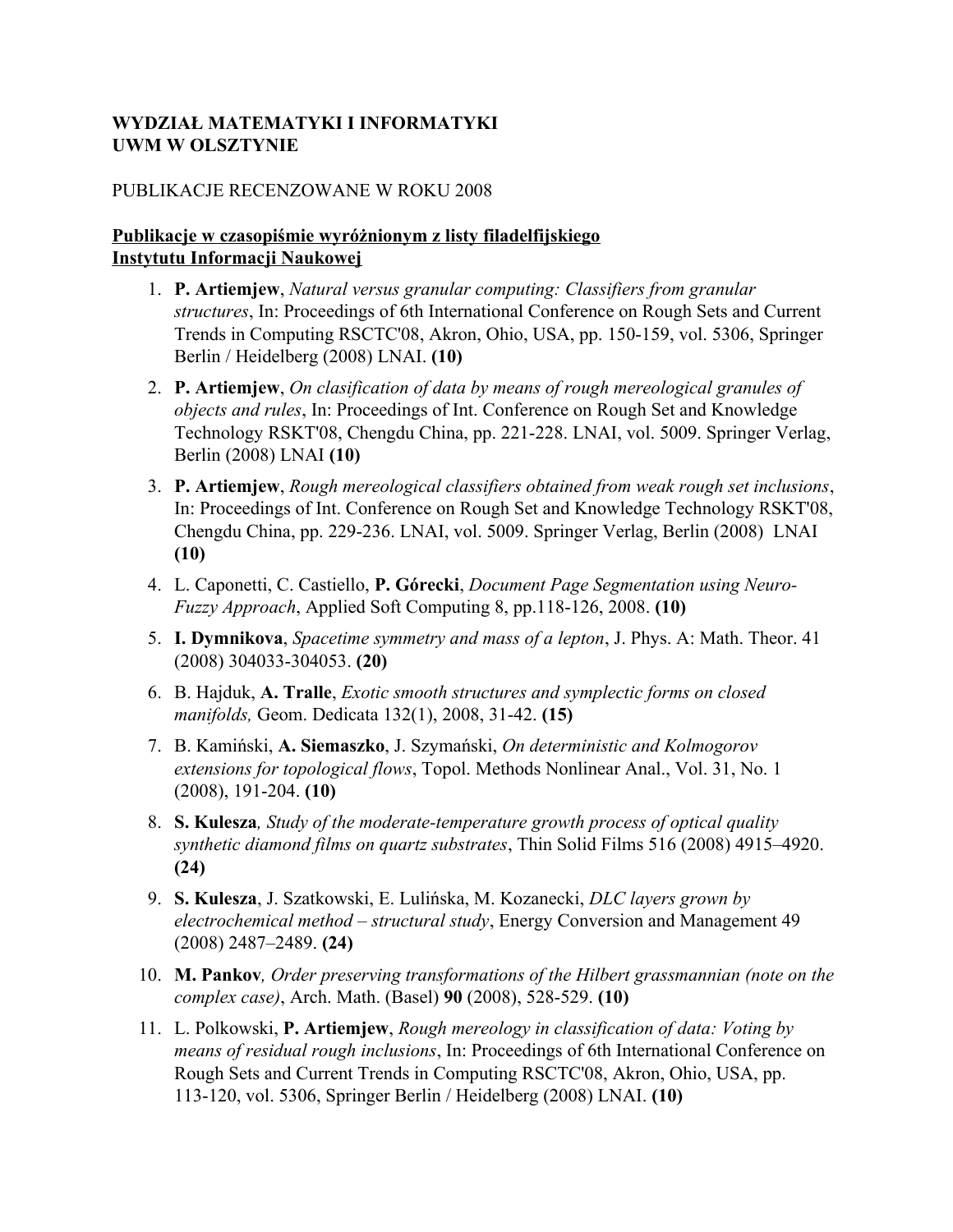- 12. L. Polkowski, **P. Artiemjew**, *A Study in Granular Computing: On Classifiers Induced from Granular Reflections of Data*, Transactions on Rough Sets IX, (TRS), Lecture Notes in Computer Science vol. 5390, pp. 230-263, Springer Verlag, Berlin (2008) LNCS. **(10)**
- 13. L. Polkowski, **P. Artiemjew,** *On Classifying Mappings Induced by Granular Structures,* Transactions on Rough Sets IX, (TRS), Lecture Notes in Computer Science vol. 5390, pp. 264-286, Springer Verlag, Berlin (2008) LNCS **(10)**
- 14. P. Przytycki P., **M. P. Wojtkowski**, *Gaussian thermostats as geodesic flows of nonsymmetric linear connections*, Communications in Mathematical Physics **277** (2008) 759-769. **(24)**
- 15. P. M. Santini, **A. Doliwa** and M. Nieszporski, *Integrable dynamics of Toda-type on the square and triangular lattice,* Phys. Rev. E **77** (5): art. no. 056601 Part 2 MAY 2008. **(24)**
- 16. P. Szroeder, A. Chruścińska, K. Przegiętka, **S. Kulesza**, *Beta-irradiation effects in graphite and applications to material engineering*, Energy Conversion and Management 49 (2008) 2494–2498**. (24)**
- 17. **A. Siemaszko,** *A natural family of factors for product* **Z***^2-actions*, Topol. Methods Nonlinear Anal. Vol. 32 (2008), 187-197. **(10)**
- 18. **Z. Wilamowski**, Włodzimierz Ungier and Wolfgang Jantsch, *Current- versus electricfield-induced electron spin resonance in a two dimensional electron gas,* Phys. Rev. B**78**, 174423 (2008) **(12)**
- 19. **Z. Wilamowski**, H. Malissa, and W. Jantsch*, Tuning of Spin Resonance by an Electric Current In a Si Quantum Well,* Materials Science-Poland, Vol. 26, No. 4,p. 863-869, 2008 **(7,5)**

## **Publikacje w innym recenzowanym czasopiśmie zagranicznym lub czasopiśmie polskim o zasięgu co najmniej krajowym**

- 1. **M. Borsuk***, The transmission problem for elliptic second order equations in a conical domain,* Annales Academiae Paedagogicae Cracoviensis. Studia Mathematica. **7** (2008), 61-89. **(4)**
- 2. **I. Dymnikova, A. Poszwa, and B. Soltysek**, *Geodesic Portrait of de Sitter-Schwarzschild Spacetime*, Gravitation and Cosmology 14 (2008) 262-275. **(2)**
- 3. J. Kedra, Y. Rudyak, **A. Tralle**, Symplectically aspherical manifolds, J. Fixed Point Theory Appl. **3** (2008), 1-21**.(2)**
- 4. J**. Kosiorek, A. Matraś, M. Pankov**, *Distance Preserving Mappings of Grassman Graphs*, Beitrage zur Algebra und Geometry, Volume 49 (2008), No.1, 233-242 **(2)**
- 5. **L.Polkowski:** *Mereological theories of concepts in granular computing***,** Transactions on Computational Science vol. II, Springer Verlag, Berlin, 2008, pp. 30-45. **(2)**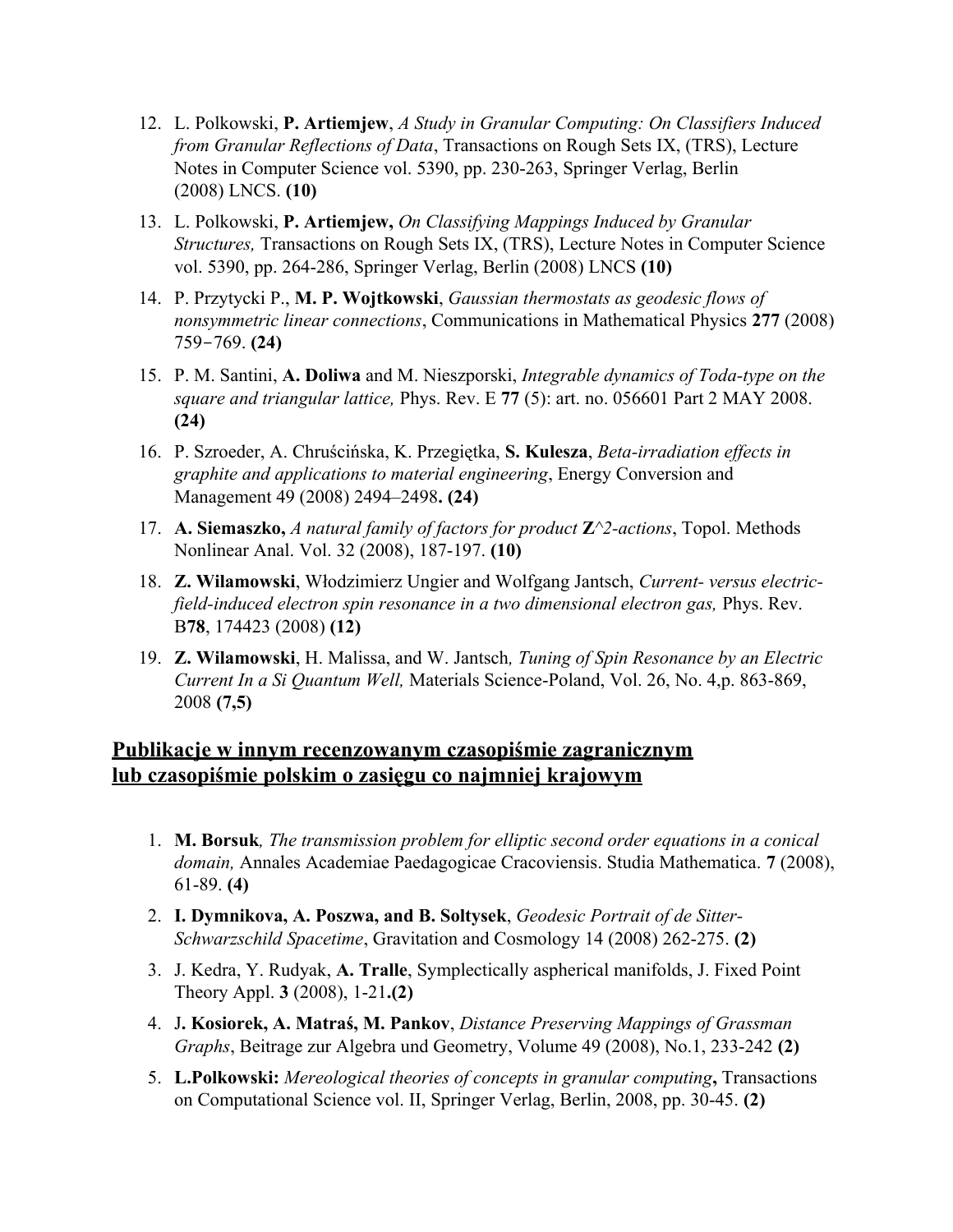6. J. Sala, **H. Tańska**, *Challenges for Software Engineering In the Context of e-learning Systems*, Современный научный веcтник, Серия: Математика Информатика Педагогика, Белгород, N°3(29) 2008 **(2)**

## **Publikacje w recenzowanym czasopiśmie krajowym o zasięgu lokalnym**

1. **J. Stempińska,** *Testowanie pierwiastków jednostkowych przy uwzględnieniu załamania strukturalnego w funkcji trendu,* Współczesne trendy w ekonometrii, Wydawnictwo Uczelniane WSIiE TWP, Olsztyn 2008.

### **Autorstwo monografii lub podręcznika akademickiego w języku angielskim** BRAK

## **Autorstwo rozdziału w monografii lub podręczniku akademickim w języku angielskim**

- 1. **P. Górecki**, L. Caponetti, C. Castiello, [Fuzzy Techniques for Text Localisation in](http://www.springerlink.com/content/1135145x27213326/) [Images",](http://www.springerlink.com/content/1135145x27213326/) a chapter in "Computational Intelligence in Multimedia Processing: Recent Advances", series "Studies in Computational Intelligence", Hassanien, Aboul Ella; Abraham, Ajith; Kacprzyk, Janusz (Eds.), pp.233-270, ISBN: 978-3-540-76826-5, 2008 **(7)**
- 2. W. Jantsch, **Z. Wilamowski,** *Spin properties of confined electrons in Si,* [w:] Spinrelated Effects in Semiconductors, M. Dyakonov( red.) Springer Series in SOLID-STATE SCIENCES **157** (2008).ISSN 0171-1873 **(3,5)**
- 3. **A. Kiślak-Malinowska**, *Polish language in terms of pregroups*, [w:] Computational Algebraic Approaches to Natural Language, C. Casadio & J. Lambek (eds.), 2008, Polimetrica, Italy, 145—172 **(7)**
- 4. **L. Polkowski, P. Artiemjew**, *Rough Sets In Data Analisis: Fundations and Applications*, [w:] Applications of Computional Intelligence in Biology: "Current Trends and Open Problems, pp. 33-54. SCI, vol. 122. Springer-Verlag Berlin Heidelberg New York (2008). **(3,5+3,5)**
- 5. **L. Polkowski:** *A Unified Approach to Granulation of Knowledge and Granular Computing Based on Rough Mereology*: *A Survey*. In: **Handbook of Granular Computing**, John Wiley & Sons, New York, 2008, pp. 375-401 **(7)**

# **Autorstwo monografii lub podręcznika akademickiego w języku innym niż angielski**

1. **W. Pirjanowicz**, *Podstawy programowania,* Wydawnictwo UWM w Olsztynie, Olsztyn 2008, str 1-283. **(12)**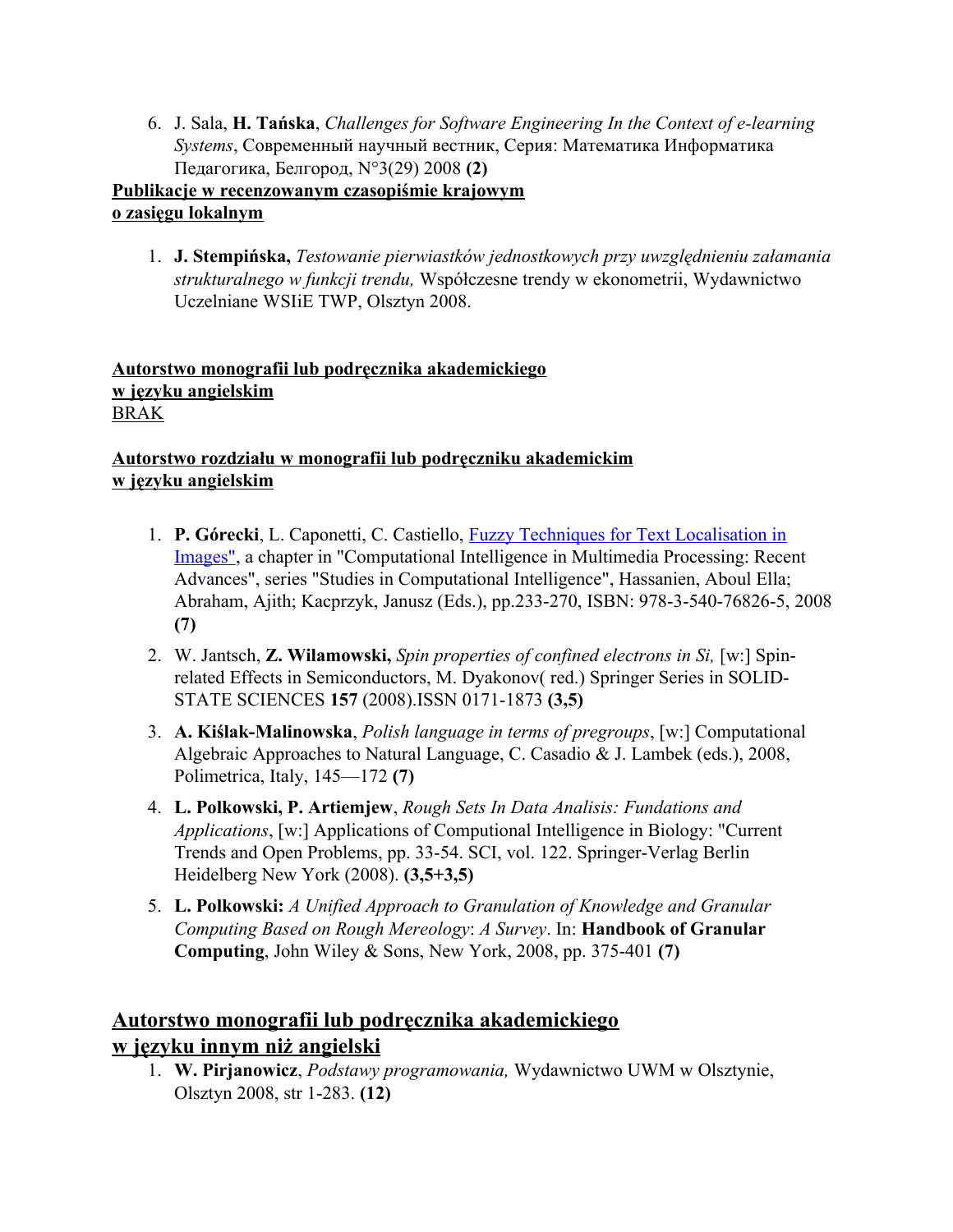## **Autorstwo rozdziału w monografii lub podręczniku akademickim w języku innym niż angielski**

- 1. J. Sala, **H. Tańska**, *Portal korporacyjny drogą do nadrobienia zaniedbań w rozwoju polskiego społeczeństwa informacyjnego*, [w:] E. Ziemba (red.), Technologie i systemy informatyczne w organizacjach gospodarki opartej na wiedzy, Wydawnictwo WSB, Poznań 2008**. (3)**
- 2. J. Sala, **H. Tańska,** *Kształcenie kadr dla potrzeb gospodarki elektronicznej*, [w:] J. Goliński, K. Krauze (red.), Współczesne aspekty informacji, Szkoła Główna Handlowa w Warszawie, Warszawa 2008. **(3)**
- 3. J. Sala, **H. Tańska**, *Koncepcja metodyki analizy otoczenia globalnego przedsiębiorstwa z wykorzystaniem zasobów Internetu*, [w: ] O. Dębicka, A. Oniszczuk-Jastrząbek, T. Gutowski, J. Winiarski (red.), Przedsiębiorstwo w otoczeniu globalnym, Fundacja Rozwoju Uniwersytetu Gdańskiego, Gdańsk 2008, s.299-307. **(3)**

## **Redakcja naukowa monografii lub podręcznika akademickiego**

## BRAK

## **Artykuły popularno-naukowe**

- 1. **M. Borsuk**, *Eliptyczne zagadnienia brzegowe w obszarach niegładkich*. Badania naukowe, Przegląd osiągnięć. UWM w Olsztynie. **3** (2008), 59 – 61.
- 2. **A. Minkiewicz***, Czasoprzestrzeń fizyczna, grawitacja i kosmologia,* Badania naukowe, Przegląd osiągnięć. UWM w Olsztynie. **3** (2008), 59 – 61.
- 3. **A. Tralle***, Symplektyczno-sferyczne rozmaitości,* Badania naukowe, Przegląd osiągnięć. UWM w Olsztynie. **3** (2008), 66-68.

# **Doniesienia zjazdowe i konferencyjne**

- 1. **M. Kolev**, *Mathematical modelling of the interactions between antibodies and virus,* Proceedings of the IEEE Conference on Human System Interactions, Krakow (2008), 365-368.
- 2. **M. Kolev**, *Mathematical modelling of the humoral immune response to virus,* Proceedings of the Fourteenth National Conference on Application of Mathematics in Biology and Medicine, Leszno (2008), 63-68.
- 3. **M. Kolev**, A. Tadjer, Zh. Velkov, *Anticancer activity of spin-labeled nitrosoureas as a function of the LUMO energy,* Proceedings of the IEEE Conference on Human System Interactions, Krakow (2008), 557-559.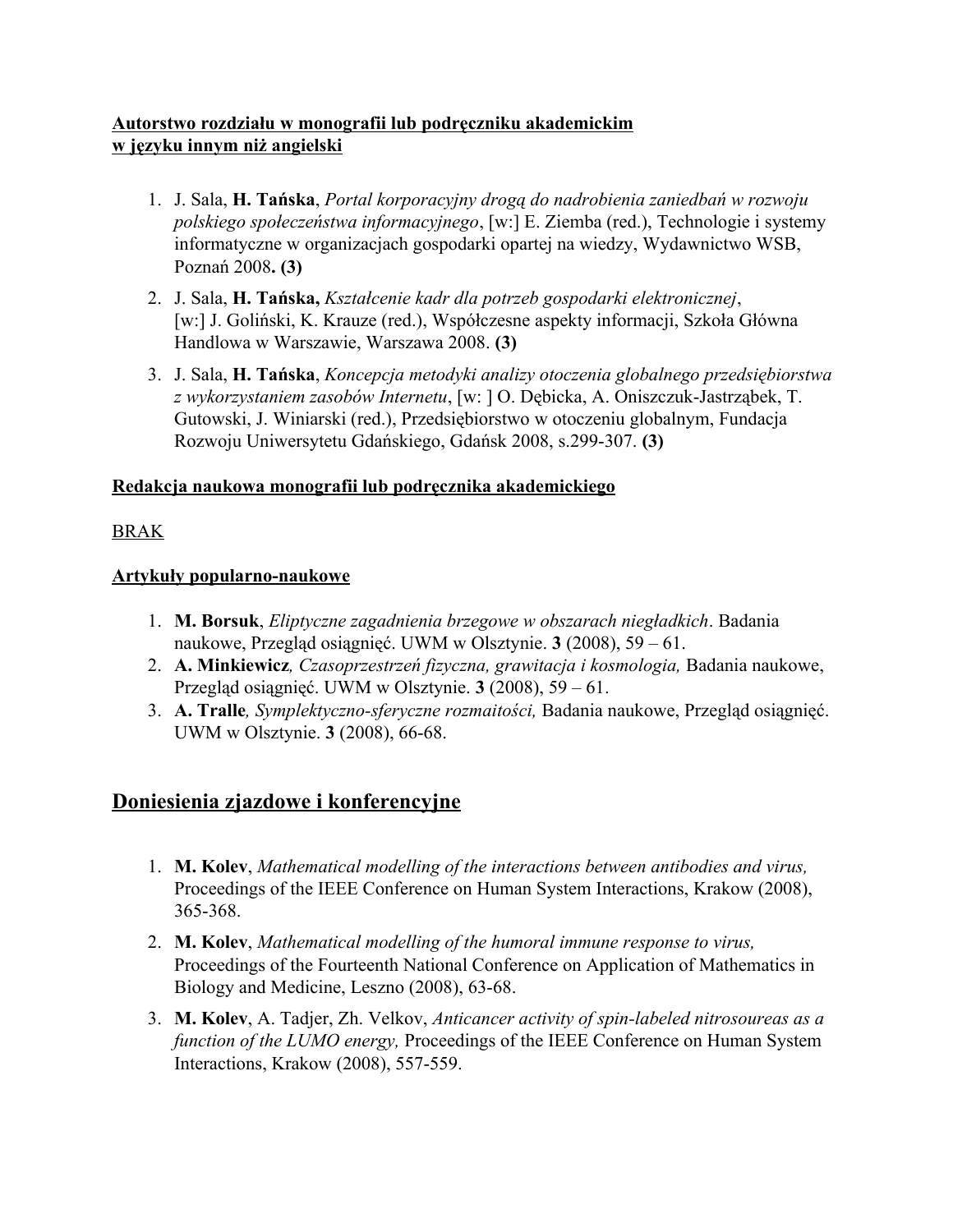- 4. Zh. Velkov, **M. Kolev**, A. Tadjer, *Molecular modelling and statistical analysis of scavenging/antioxidant activity of phenolic compounds,* Proceedings of the Fourteenth National Conference on Application of Mathematics in Biology and Medicine, Leszno (2008), 134-139.
- 5. **A. V. Minkevich,** Space-time torsion and gravitational interaction, 13 Russian Gravitational Conference – International Conference on Gravitation, Cosmology and Astrophysics, June 23-28, 2008, PFUR, Moscow, Russia, Abstracts, Моscow, 2008, p. 20-21.
- 6. **A. V. Minkevich**, A. S. Garkun, V. I. Kudin, Regular accelerating universe without dark energy, 13 Russian Gravitational Conference – International Conference on Gravitation, Cosmology and Astrophysics, June 23-28, 2008, PFUR, Moscow, Russia, Abstracts, Моscow, 2008, p. 132-133.
- 7. **A. V. Minkevich**, Achievements and problems of modern cosmology, II Congress of physicists of Belarus, Minsk, 3-5 November 2008. Thesis and Program, p. 3-4.
- 8. **A. V. Minkevich**, A. S. Garkun, V. I. Kudin, Regular inflationary cosmological models of accelerating Universe, II Congress of physicists of Belarus, Minsk, 3-5 November 2008. Thesis and Program, p. 32-33.
- 9. **W. Pirjanowicz**, Problemy nauczania zaawansowanych technologii informatycznych; Komputer w edukacji, 18. Ogólnopolskie Sympozjum Naukowe, Kraków 2008, str. 188-192.
- 10. **L. Polkowski, P. Artiemjew,** *Classifiers based on granular structures from rough inclusions*, In: Proceedings of 12th Int. Conference on Information Processing and Management of Uncertainty in Knowledge-Based Systems IPMU'08, Magdalena, L., Ojeda-Aciego, M., Vedegay, J.L. (eds.), pp. 1786-1794, Torremolinos (Malaga), Spain, (2008)
- 11. J. Sala, **H. Tańska,** Quo Vadis, Prometheus of Modern Times, Proceedings of the IEEE Conference on Human System Interaction HIS'08, Kraków (Poland), 2008, pp. 1038-1041
- 12. L. Morozov, J. Sala, **H. Tańska,** Style zachowania w zespole tworzącym oprogramowanie, [Proceedings of the XVIII International Conference "New Leading Technologies in Machine Buliding", Collection of the scientific papers, Kharkov – Rybachie (Ukraine), 2008, p. 47]
- 13. W. Jantsch, H. Malissa, F. Schäffler, **Z. Wilamowski**, *Spin-orbit effects in lowdimensional SiGe structures,* 29th Int. Conf. Physics of Semiconductors, Rio de Janeiro, July 2008
- 14. A. Urbanowicz, A. Bielski, C. Sajna, **S. Brym**, R. S. Trawiński, *Influence of temperature on line shape parameters of the self-broadned 748,8, nm Ne line,* 19<sup>th</sup> Spectral Line Shapes Vol. 15, ed. By M. A. Gonzales, M. A. Gigosos, str. 240-242, AIP Press, New York 2008.